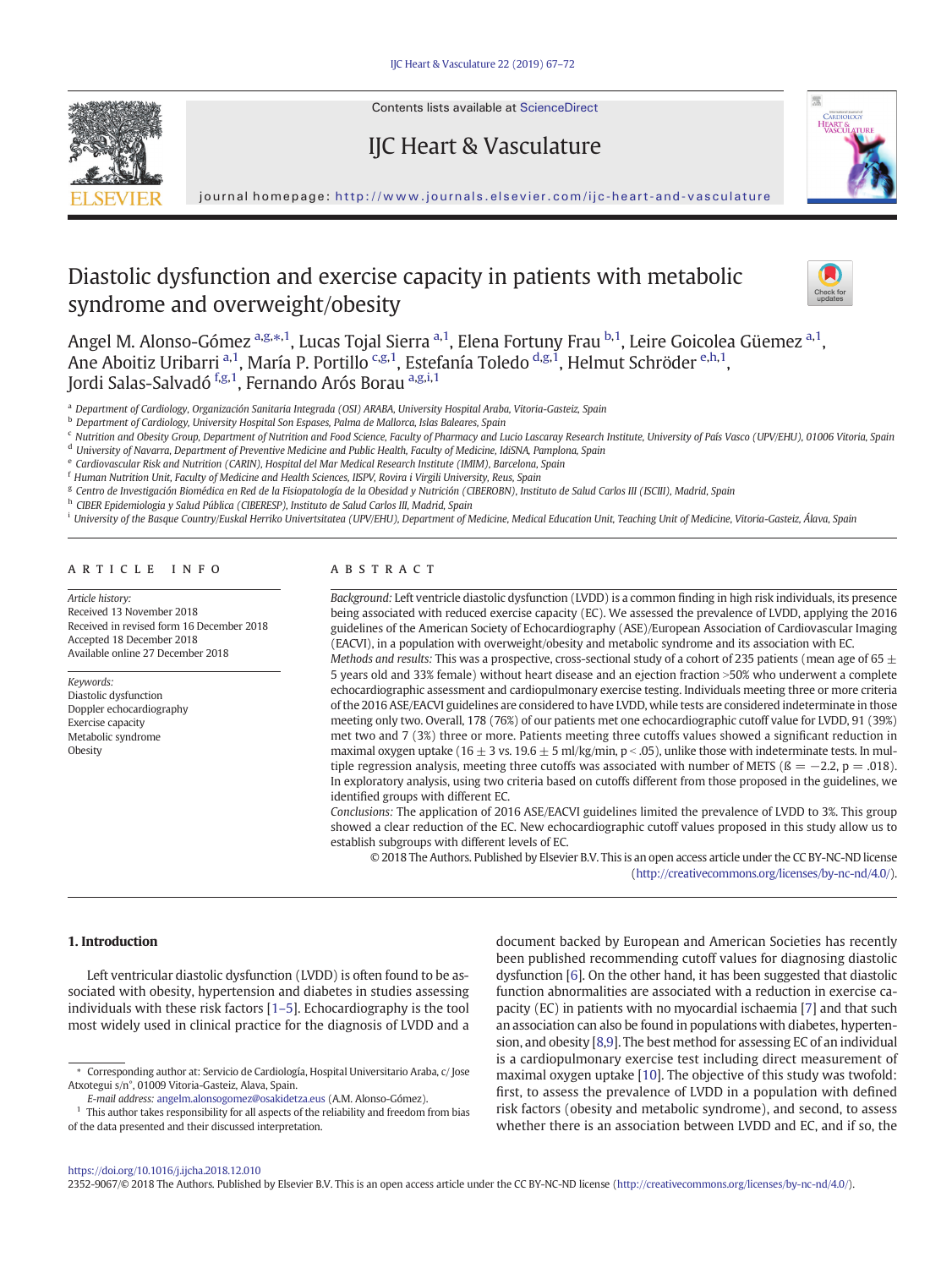ability of different echocardiographic cutoff values to identify subgroups patients with different levels of EC.

#### 2. Methods

## 2.1. Study population

This analysis is based on data obtained from participants in the Vitoria (Spain) arm of the Predimed Plus trial at the time of inclusion. This trial was a multicentre randomized parallel-group study on primary cardiovascular prevention comparing the effect on cardiovascular morbidity and mortality of an intensive lifestyle intervention based on a Mediterranean hypocaloric diet, increase in physical activity and behavioural therapy (intervention group) and a non-intensive intervention consisting of a Mediterranean diet without calorie restriction (control group) [[11\]](#page-5-0). The inclusion criteria for this study were being a man aged 55–75 years or woman aged 60–75 years with overweight or obesity (body mass index  $\geq 27$  and <40 kg/m<sup>2</sup>), meeting at least three of the five criteria for metabolic syndrome with no evidence of cardiovascular disease and agreeing voluntarily to participate [[12\]](#page-5-0). The study was approved by the ethic committees of all the collaborating hospitals and all participants gave written informed consent prior to their inclusion. The study was registered in the International Standard Randomized Controlled Trial register (with reference number 89898870).

## 2.2. Echocardiographic assessment

All the examinations were carried out in the left lateral decubitus position with a Vivid E9 BT11 system (GE Vingmed Ultrasound AS, Horten, Norway), using a GE M5S-D Cardiac Sector Probe (1.5–4.5 MHz). The measurements were made by a technician with extensive experience, following a predefined acquisition protocol, and assessed by a single cardiologist specialized in echocardiography. The assessment involved a conventional complete echocardiographic study following the current guidelines, which includes measurement of the left atrium by the biplane method [\[13](#page-5-0)]. We calculated the ejection fraction from the ventricular volumes obtained using two orthogonal projections (apical 2 and 4 chambers) according to Simpson's rule. This calculation was carried manually or semi-automatically with the Auto-EF tool (EchoPAC version 110.1.1 BT11; GE Vingmed Ultrasound AS). Pulsed wave Doppler at the mitral valve was used to record E and A wave velocities and deceleration times. Tissue Doppler echocardiography (with spectral analysis) was used to quantify the early (e′) velocities at the lateral and septal mitral annulus. The tricuspid valve regurgitation velocity was calculated from the systolic right ventricular to right atrial pressure gradient. The mass of the left ventricle was estimated using the Devereux formula and the E/e′ ratio from dividing the E wave velocity at the mitral valve by the average mitral annulus velocity, e′ (obtained by calculating the mean of the lateral and septal velocities).

#### 2.3. Cardiopulmonary exercise test

Participants performed a symptom-limited peak exercise test on a treadmill (General Electric model T2100) following the ramped Bruce treadmill test protocol [\[14\]](#page-5-0) with continuous electrocardiographic monitoring. Expired gases were analysed with a spiroergometry system (MetaLyzer 3B, Firmware Version 2.0, Cortex, Leipzig. Germany) using software for metabolic testing (MetaSoft Studio, Cortex). The maximum value reached during peak effort was considered the maximal oxygen uptake ( $VO<sub>2max</sub>$ ). The exercise workload, expressed in metabolic equivalents (METS), was provided by the system's software, as was the expected  $VO<sub>2</sub>$ , based on Wasserman's equation [[15,16](#page-5-0)]. Participants were invited to keep exercising until they felt too tired to continue, allowing them to touch the bars of the machine but not hold onto them. Blood pressure and heart rate (HR) were recorded every 3 min and at the end of the test. The criteria for stopping were those usually recommended in clinical practice guidelines [[17\]](#page-5-0). The effort was considered maximal when patients reached a respiratory exchange ratio  $\geq 1.10$ . In addition, in the case of respiratory exchange ratios between 1 and 1.10, an HR  $\geq$  90% of the maximal theoretical HR (220 bpm – age in years) and/or a Borg score  $\geq 17$  [[18,19](#page-5-0)] were considered to indicate that the effort had been sufficient for patient inclusion in the analysis.

#### 2.4. Echocardiographic cutoff values for diastolic dysfunction

The presence of LVDD was investigated by echocardiography applying the algorithm proposed in the latest guidelines for the diagnosis of diastolic dysfunction in patients with preserved ejection fraction [[6](#page-5-0)]. Specifically, the following classification is recommended: criterion 1, ratio of the peak E wave velocity to the mean of the lateral and septal mitral annular velocities >14; criterion 2, septal mitral annular  $e'$ velocity  $<$  7 cm/s or lateral mitral annular e' velocity  $<$  10 cm/s; criterion 3, peak tricuspid regurgitation velocity (TRV)  $>2.8$  m/s; and criterion 4, left atrial volume index (LAVI) > 34 ml/m<sup>2</sup>. Patients meeting three or four cutoff values satisfy diagnostic criteria for LVDD and individuals meeting a single cutoff are considered to have normal diastolic function while test results are considered indeterminate in those meeting two.

#### 2.5. Statistical analysis

Quantitative data are expressed as means  $\pm$  standard deviations and qualitative data as counts and percentages. The differences between groups were assessed using  $\chi^2$  and Student's *t*-tests or analysis of variance as appropriate. Forward stepwise multiple regression analysis was used to identify independent factors associated with functional aerobic capacity (FAC) expressed as  $VO_{2max}$ , in ml/kg/min, the number of METS and cardiopulmonary exercise test duration (minutes). For this, we first calculated the relative weight of independent variables on the dependent variable and then entered variables in the model starting with those with the greatest weight. Variables were retained in the final model if found to be statistically significant or they caused a significant change in the rest of the coefficients when removed. The results are expressed as B coefficients, p values and 95% confidence intervals. The diagnostic accuracy of LVDD echocardiographic criteria was evaluated using as gold standard not to exceed 85% of maximum exercise capacity. For this purpose, ROC curves were created for four parameters: 85% theoretical maximal oxygen uptake ( $VO<sub>2max</sub>$  ml/kg/min), number of mets, duration in minutes and 85% of the maximum theoretical aerobic functional capacity. The sensitivity, specificity, positive predictive value and negative predictive value of each criterion were calculated. The area under the curve (AUC) was also calculated as well as a cutoff point for which these values were maximums. With these data new thresholds were proposed for each of the echocardiographic criteria and it was calculated whether the association of two criteria discriminated groups of patients with significantly different maximum CFA. The statistical analysis was performed using IBM SPSS Statistics for Windows, version 23, and R2.5. In all cases, p values <.05 were considered statistically significant.

#### 3. Results

#### 3.1. Study population

We included 235 patients who met the inclusion criteria, had a sinus rhythm and had an ejection fraction above 50%. Their mean age was  $65 \pm 5$  years old and 78 were women (33%). [Table 1](#page-2-0) summarises the demographic information as well as blood and echocardiographic test results. Notably, the mean body mass index was  $31.5 \pm 3.4$  kg/m<sup>2</sup>, high percentages of the group had hypertension (84%) and hyperlipidaemia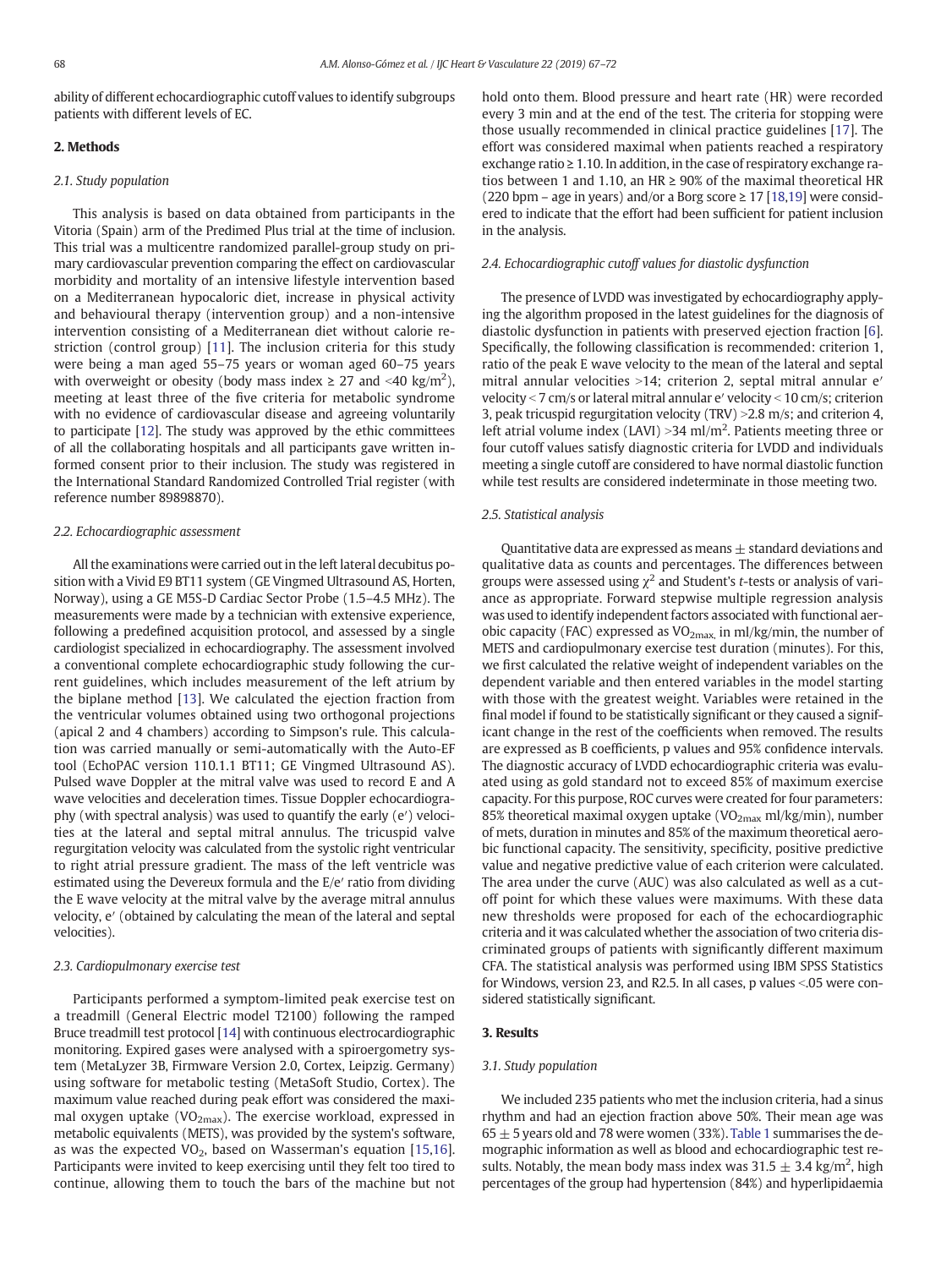# <span id="page-2-0"></span>Table 1

Characteristics of the study population.

| Patients (n)                                               | 235             |
|------------------------------------------------------------|-----------------|
| Age (years)                                                | $65 \pm 5$      |
| Women $(n, \mathcal{X})$                                   | 78 (33%)        |
| Body weight (kg)                                           | $87 \pm 12$     |
| Height (cm)                                                | $166 \pm 8$     |
| Body surface area, $m2$                                    | $1.95 \pm 0.17$ |
| Body mass index $(kg/m2)$                                  | $31.5 + 3.4$    |
| Systolic blood pressure (mm Hg)                            | $149 + 19$      |
| Diastolic blood pressure (mm Hg)                           | $83 + 10$       |
| History of smoking (last 5 years)                          | 33 (14%)        |
| Hypertension                                               | 197 (84%)       |
| <b>Diabetes</b>                                            | 52 (22%)        |
| Hyperlipidaemia                                            | 162 (69%)       |
| Glucose level (mg/dL)                                      | $113 \pm 24$    |
| Total cholesterol level (mg/dL)                            | $215 \pm 34$    |
| High-density lipoprotein level (mg/dL)                     | $46.4 + 10$     |
| Low-density lipoprotein level (mg/dL)                      | $132 + 29$      |
| Triglyceride level (mg/dL)                                 | $187 + 78$      |
| Left ventricular end-diastolic diameter (mm)               | $47.7 \pm 4.6$  |
| Left ventricular end-systolic diameter (mm)                | $31.1 \pm 4.7$  |
| Septum (mm)                                                | $11 \pm 1.6$    |
| Posterior wall (mm)                                        | $9.7 \pm 1.5$   |
| Left ventricular mass $(g)$                                | $159.5 \pm 42$  |
| Left ventricular mass index $(g/m^2)$                      | $81.4 + 19$     |
| Left atrial area $\text{(cm}^2)$                           | $21.4 \pm 4.8$  |
| Left atrial volume (ml)                                    | $68.9 \pm 18$   |
| Left atrial volume index $\text{m1/m}^2$ )                 | $35.3 \pm 8.4$  |
| Left ventricular end-diastolic volume (ml)                 | $102.3 \pm 25$  |
| Left ventricular end-systolic volume (ml)                  | $40.5 \pm 12$   |
| Left ventricular end-diastolic volume index $\rm (ml/m^2)$ | $52.3 + 10$     |
| Left-ventricular tele-systolic volume index $(m/m^2)$      | $20.7 \pm 5$    |
| Ejection fraction (%)                                      | $60.4 \pm 4.2$  |
| Peak early mitral inflow velocity $(E)$ (m/s)              | $0.68 \pm 0.14$ |
| Peak late mitral inflow velocity $(A)$ $(m/s)$             | $0.81 \pm 0.14$ |
| E/A ratio                                                  | $0.85 + 0.2$    |
| Deceleration time (ms)                                     | $225.3 \pm 51$  |
| Lateral mitral annular velocity, e' (cm/s)                 | $8.4 \pm 2$     |
| Septal mitral annular velocity, e' (cm/s)                  | $6.7 \pm 1.5$   |
| Mean E/e' ratio                                            | $9.2 \pm 2.2$   |
| Peak tricuspid regurgitation velocity (m/s)                | $2.4 \pm 0.2$   |

(69%), and 22% had diabetes. Further, the mean echocardiographic ejection fraction was above 60%, the E/A ratio was  $\leq 1$  and e<sup> $\leq$ </sup> velocities were low. It was possible to measure the TRV in 104 patients (44%).

3.2. Echocardiographic cutoff values for diastolic dysfunction in the whole population

Fig. 1 shows the number of patients who met one, two, three or four of the criteria. Considering patients who met a single cutoff, the most common was that of criterion 2 (reduced mitral annular velocity), this being met in 178 patients. Among those who met two cutoff values, 88 individuals met criteria 2 and 4. The table also indicates the prevalence of LVDD obtained following the guidelines: 3% of patients were diagnosed with dysfunction and 58% of patients found to have normal function, while test results were considered indeterminate in the rest (39%).

# 3.3. Parameters of functional aerobic capacity

The mean duration of the cardiopulmonary exercise test was 9.3  $\pm$ 2.3 min, representing an exercise workload of  $10 \pm 2.4$  METS. The mean VO<sub>2max</sub> was 19.5  $\pm$  4.8 ml/kg/min, corresponding to 94  $\pm$  18% of the theoretical maximal EC. Overall, 169 patients (72%) exceeded 85% of the theoretical FAC. The mean theoretical maximum HR in the group was 90  $\pm$  10% and 84% of patients reached ≥85% of theoretical maximum HR.

# 3.4. Echocardiographic cutoff values for diastolic dysfunction, and echocardiographic and exercise capacity data

[Table 2](#page-3-0) indicates differences in echocardiographic and EC parameters depending on whether the population satisfied two or three of the criteria proposed in the guidelines. For each parameter considered, the upper and lower rows represent the values obtained among those who did not and did meet the cutoff values respectively. The 91 patients who met any two cutoff values for LVDD had a higher LAVI, a lower mean e´ velocity and a higher E/e′ ratio. Nevertheless, there were no significant differences in EC. In the case of the seven patients who met three cutoff values for diastolic dysfunction, differences reached significance for LAVI, E/e′ ratio and TRV. All the parameters used to assess EC, namely,  $VO<sub>2max</sub>$ , number of METS and duration of the cardiopulmonary exercise test, were significantly lower in these patients, the differences in absolute terms being notable.



Fig. 1. Number of patients meeting echocardiographic cutoff values for left ventricle diastolic dysfunction and the prevalence of this condition according to 2016 American Society of Echocardiography/European Association of Cardiovascular Imaging guidelines.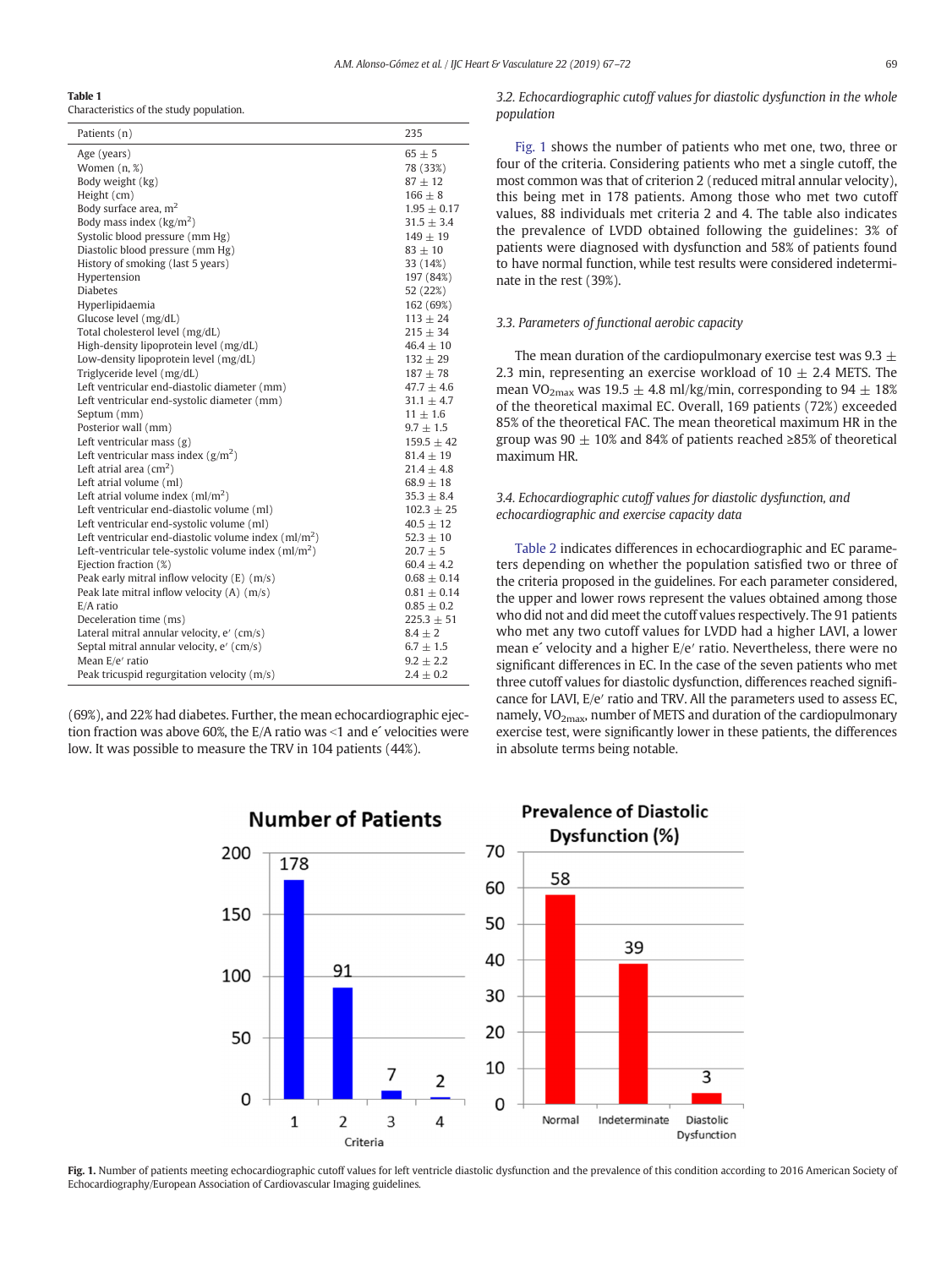# <span id="page-3-0"></span>Table 2

Echocardiographic parameters and exercise capacity data depending on whether patients met two or three criteria of the 2016 ASE/EACVI recommendations for diastolic dysfunction.

#### Table 3

Exercise capacity multivariate analysis variables.

|                                                | 3 criteria<br>2 criteria |                                  |
|------------------------------------------------|--------------------------|----------------------------------|
|                                                | (met by $n = 91$ )       | $(met by n = 7)$                 |
| Left ventricular end-diastolic                 | $47.2 \pm 4^*$           | $47.7 \pm 5$                     |
| diameter (mm)                                  | $48.5 \pm 5$             | $48.6 \pm 5$                     |
| Left ventricular end-systolic                  | $30.6 \pm 5^{*}$         | $31 \pm 5$                       |
| diameter (mm)                                  | $31.9 \pm 5$             | $34 \pm 6$                       |
| Septum (mm)                                    | $11 \pm 1.5$             | $11 \pm 1.6$                     |
|                                                | $11 \pm 1.5$             | $11.9 \pm 1.2$                   |
| Posterior wall (mm)                            | $9.7 \pm 1.5$            | $9.6 \pm 1.5$                    |
|                                                | $9.6 \pm 1.5$            | $10.6 \pm 0.9$                   |
| Left ventricular mass index $(g/m^2)$          | $79 \pm 17^{*}$          | $81 \pm 19^8$                    |
|                                                | $85 \pm 20$              | $94 \pm 15$                      |
| Left atrial area $\text{(cm}^2)$               | $20 \pm 5.3$             | $21 \pm 5^*$                     |
|                                                | $23 \pm 3.3$             | $26 \pm 3$                       |
| Left atrial volume index $\frac{m}{m^2}$       | $31.5 \pm 7***$          | $35\pm8$ $\hspace{-1.5mm}^{***}$ |
|                                                | $41.2 \pm 7$             | $46\pm7$                         |
| Left ventricular end-diastolic volume          | $52 \pm 11$              | $52 \pm 10$                      |
| index $\rm (ml/m^2)$                           | $53 \pm 10$              | 57.6 $\pm$ 13                    |
| Left ventricular end-systolic volume           | $20.6 \pm 5$             | $20.6 \pm 5$                     |
| index $\text{m}$ /m <sup>2</sup> )             | $20.8 \pm 5$             | $23 \pm 7$                       |
| Ejection fraction (%)                          | $60 \pm 4$               | $60 \pm 4$                       |
|                                                | $60.6 \pm 4$             | $60 \pm 2$                       |
| Peak early mitral inflow velocity $(E)$ (m/s)  | $0.67 \pm 0.1$           | $0.67\pm0.1^{***}$               |
|                                                | $0.69 \pm 0.2$           | $0.96 \pm 0.1$                   |
| Peak late mitral inflow velocity $(A)$ $(m/s)$ | $0.80 \pm 0.1$           | $0.81 \pm 0.1^*$                 |
|                                                | $0.83 \pm 0.1$           | $0.94 \pm 0.2$                   |
| E/A ratio                                      | $0.86 \pm 0.2$           | $0.85 \pm 0.2^*$                 |
|                                                | $0.85 \pm 0.2$           | $1 \pm 0.2$                      |
| Deceleration time (ms)                         | $221 \pm 47$             | $226 \pm 51$                     |
|                                                | $232 \pm 56$             | $213 \pm 35$                     |
| Average of lateral and septal e' velocities    | $8 \pm 2$ ***            | $7.6 \pm 1.6$                    |
| (cm/s)                                         | $7 \pm 1$                | $6.5 \pm 1.1$                    |
| Average E/e' ratio                             | $8.6 \pm 1.8***$         | $9 \pm 2***$                     |
|                                                | $10 \pm 2$               | $14.9 \pm 2$                     |
| TRV(m/s)                                       | $2.4 \pm 0.2$            | $2.4 \pm 0.2$ <sup>**</sup>      |
|                                                | $2.4 \pm 0.2$            | $2.7 \pm 0.2$                    |
| Maximum oxygen consumption                     | $19.9 \pm 4$             | $19.6 \pm 5^{*}$                 |
| (ml/kg/min)                                    | $18.9 \pm 5$             | $16 \pm 3$                       |
| Number of METS                                 | $10.2 \pm 2$             | $10.1 \pm 2^*$                   |
|                                                | $9.8 \pm 2.5$            | $7.9 \pm 1.6$                    |
| Exercise duration (min)                        | $9.4 \pm 2$              | $9.3 \pm 2^*$                    |
|                                                | $9 \pm 2$                | $7.1 \pm 1.7$                    |

For each parameter, the upper and lower values indicate the mean among patients who did not and did meet the cutoff values.

 $\frac{8}{1}$  p: .076.

 $p < .05$ .

 $*$   $p$  ≤ .01.

\*\*\*  $p \le .001$ .

3.5. Association of exercise capacity with clinical and echocardiographic variables

Table 3 presents the multiple regression models that best predicted EC. None of the LVDD cutoff values were associated with  $VO<sub>2max</sub>$ , but meeting three LVDD cutoffs was negatively associated with number of METS ( $\beta = -2.2$ ,  $p = .018$ ) and duration of the cardiopulmonary exercise test ( $\beta = -1.5$ , p = .041). Further, being diabetic was negatively associated with EC.

# 3.6. Proposed new criteria for diastolic dysfunction and exercise capacity

In an attempt to improve the predictive capacity of the echocardiographic parameters for EC, we analysed a combination of two parameters using cutoff values that differed from those recommended in the 2016 ASE/EACVI guidelines. Table 4 shows the proposed echocardiographic cutoff values and how many patients met each criterion. In all cases, there were significant differences in some or all the variables reflecting EC. The criterion of having an  $E/e'$  ratio  $\geq 12$ and TRV ≥2.5 m/s was met by 23% of the patients and that of having

| Variable                                       | B        | p-Value | 95% confidence<br>interval | $R^2$ |
|------------------------------------------------|----------|---------|----------------------------|-------|
| Maximal $VO_2$ (ml/kg/min)                     |          |         |                            |       |
| Sex                                            | $-4.845$ | < 0.01  | $-6.230$ to $-3.460$       | 0.444 |
| Septal e' velocity                             | 0.332    | .049    | $0.001 - 0.663$            |       |
| Age                                            | $-0.204$ | < 001   | $-0.305$ to $-0.102$       |       |
| Left ventricular end-diastolic<br>diameter     | 0.135    | .023    | $0.018 - 0.251$            |       |
| Body weight                                    | $-0.277$ | < 0.001 | $-0.410$ to $-0.145$       |       |
| Body surface area                              | 2.634    | .021    | 1.883-23.385               |       |
| <b>METS</b>                                    |          |         |                            |       |
| Sex                                            | $-2.907$ | < 001   | $-3.723$ to $-2.091$       | 0.437 |
| <b>Diabetes</b>                                | $-1.424$ | < 0.001 | $-2.182$ to $-0.665$       |       |
| Met $\geq$ 3 recommended cutoffs               | $-2.248$ | .018    | $-4.104$ to $-0.391$       |       |
| for diastolic dysfunction                      |          |         |                            |       |
| Age (years)                                    | $-0.157$ | < 001   | $-0.223$ to $-0.090$       |       |
| Left ventricular end-diastolic<br>volume       | $-0.116$ | < 0.01  | $-0.161$ to $-0.071$       |       |
| Left ventricular end-diastolic<br>volume index | 0.236    | < 0.001 | $0.142 - 0.329$            |       |
| Smoking                                        | 0.353    | .006    | $0.103 - 0.603$            |       |
| Left ventricular mass                          | 0.010    | .014    | $0.002 - 0.019$            |       |
| Cholesterol                                    | $-0.966$ | .010    | $-1.701$ to $-0.230$       |       |
| Duration (min)                                 |          |         |                            |       |
| Sex                                            | $-2.499$ | < 0.01  | $-3.224$ to $-1.773$       | 0.382 |
| <b>Diabetes</b>                                | $-1.047$ | .001    | $-1.640$ to $-0.453$       |       |
| Met $\geq$ 3 recommended cutoffs               | $-1.511$ | .041    | $-2.960$ to $-0.062$       |       |
| for diastolic dysfunction                      |          |         |                            |       |
| Age (years)                                    | $-0.111$ | < 001   | $-0.162$ to $-0.060$       |       |
| Height                                         | $-0.077$ | .001    | $-0.121$ to $-0.033$       |       |
| Body mass index                                | $-0.186$ | < 001   | $-0.260$ to $-0.112$       |       |
| Left ventricular mass                          | 0.009    | .007    | $0.003 - 0.016$            |       |

a mean  $e' < 8$  cm/s and LAVI  $> 36$  by 20%, other combinations of cutoffs being met by smaller subsets of patients. [Table 5](#page-4-0) compares the performance of the new criteria and those proposed in the guidelines for diagnosing reduced FAC.

#### 4. Discussion

The association between obesity and LVDD was first identified a couple of decades ago and since then has been confirmed in many studies, using both invasive and non-invasive techniques. A pioneering study carried out at the Mayo Clinic, studied 4281 patients without heart disease, and found an association between a high body mass index and elevated left ventricular end-diastolic pressure measured in a haemodynamic study [[1\]](#page-5-0). The largest body of evidence comes from the use of echocardiography as a non-invasive technique, the relationship between overweight and LVDD having being documented in

| Table 4                                                               |  |
|-----------------------------------------------------------------------|--|
| Proposed new criteria for diastolic dysfunction and evercise capacity |  |

| Criterion                  | Number    | Maximal $VO2$<br>(ml/kg/min) | Number of METS    | Duration<br>(minutes) |
|----------------------------|-----------|------------------------------|-------------------|-----------------------|
| $E/e'$ ratio $\geq 12$ and | No: 182   | $19.9 \pm 4.7***$            | $10.2 \pm 2.3$ ** | $9.4 \pm 2.3$ **      |
| TRV $\geq$ 2.5 m/s         | Yes: 53   | $18 + 4.7$                   | $9.1 + 2.4$       | $8.4 + 2.3$           |
| Average $e' < 8$ cm/s      | No: 188   | $19.9 + 4.8^*$               | $10.1 + 2.4^*$    | $9.4 + 2.3^*$         |
| and $IAVI > 36$            | Yes: 47   | $18 + 4.4$                   | $9.4 + 2.3$       | $8.6 + 2.2$           |
| Mean $e' < 8$ cm/s and     | No: 217   | $19.8 + 4.7$ **              | $10.1 + 2.3***$   | $9.3 + 2.3$ **        |
| TRV $\geq$ 2.5 m/s         | Yes: $18$ | $16.2 + 3.5$                 | $8.4 + 2.3$       | $7.7 + 2.2$           |
| TRV $\geq$ 2.5 m/s and     | No: 220   | $19.6 + 4.7$                 | $10.1 + 2.3^*$    | $9.3 + 2.3$           |
| LAVI > 36                  | Yes: 15   | $17.9 + 5.1$                 | $8.7 + 2.6$       | $8.2 + 2.7$           |
| $E/e'$ ratio $\geq 12$ and | No: 225   | $19.6 + 4.7^*$               | $10 + 2.3^*$      | $9.3 + 2.3^*$         |
| LAVI > 36                  | Yes: 10   | $16.2 + 3.8$                 | $8.3 + 2.1$       | $7.6 + 2$             |

TRV: peak tricuspid regurgitation velocity; LAVI: left atrial volume index.

 $p < .05$ .

 $*$  <del>p</del> ≤ .01.

\*\*\*  $p \le .005$ .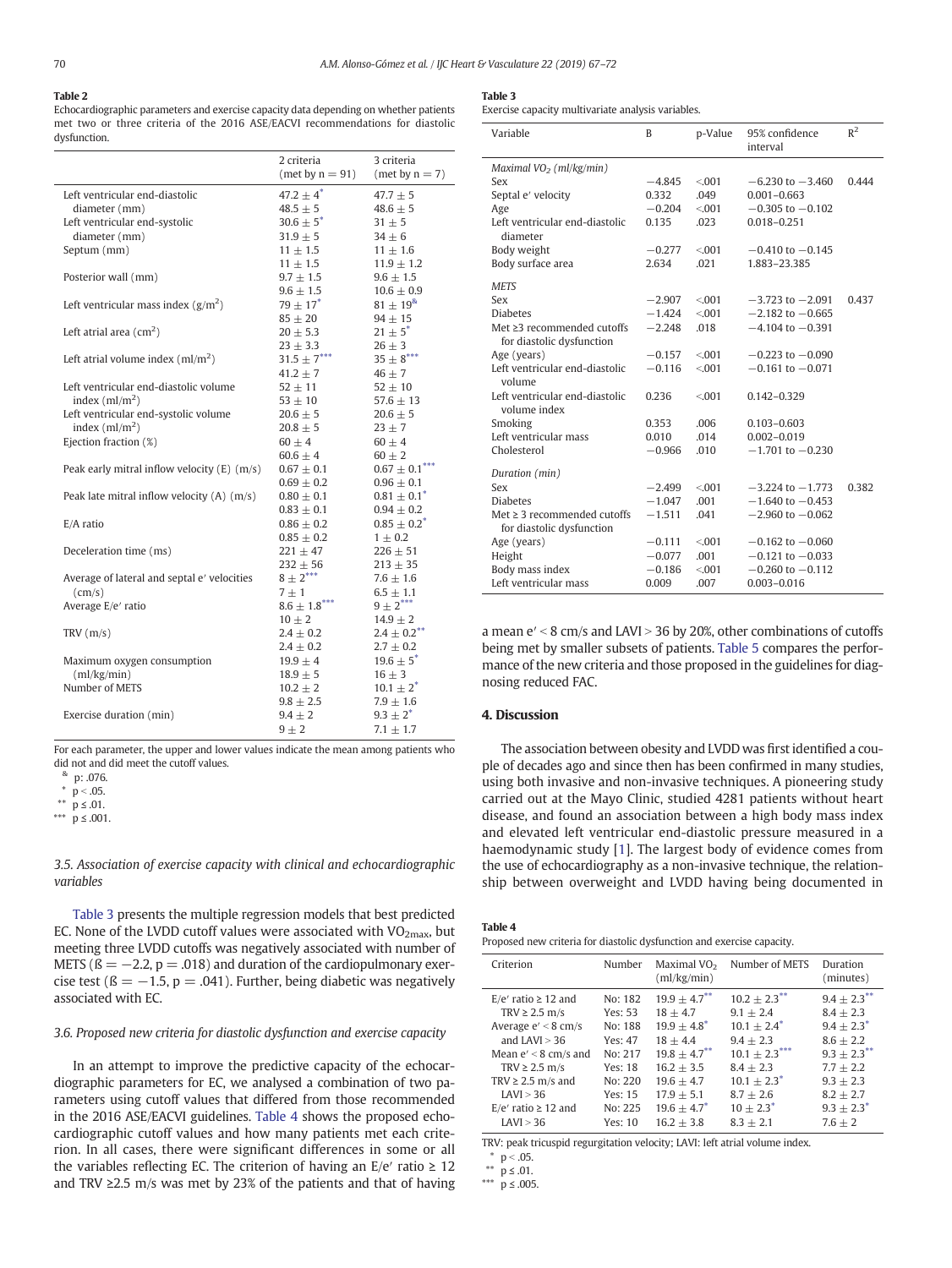functional aerobic capacity.

<span id="page-4-0"></span>

| Table 5                                                                                         |  |
|-------------------------------------------------------------------------------------------------|--|
| Diagnostic accuracy of proposed new criteria and 2016 ASE/EACVI criteria for diagnosing reduced |  |

|                 | TRV $\geq$ 2.5 m/s<br>$E/e' \geq 12$ | Average $e' < 8$ cm/s<br>LAVI > 36 | Average $e' < 8$ cm/s<br>TRV $\geq$ 2.5 m/s | $E/e' \geq 12$<br>LAVI > 36 | $TRV > 2.5$ m/s<br>$E/e' \geq 12$ | Two 2016<br>ASE/EACVI criteria | <b>Three 2016</b><br>ASE/EACVI criteria |
|-----------------|--------------------------------------|------------------------------------|---------------------------------------------|-----------------------------|-----------------------------------|--------------------------------|-----------------------------------------|
| Sensitivity (%) | 22.7                                 | 18.2                               | 13.6                                        | 3.0                         | 7.6                               | 37.9                           |                                         |
| Specificity (%) | 77.5                                 | 79.3                               | 94.7                                        | 95.3                        | 94.1                              | 61                             | 97                                      |
| PPV $(\%)$      | 28.3                                 | 25.5                               | 50                                          | 20                          | 33.3                              | 27.5                           | 28.6                                    |
| NPV(%)          | 72                                   | 71.3                               | 73.7                                        | 71.6                        | 72.3                              | 71.5                           | 71.9                                    |

LAVI: left atrial volume index. NPV: negative predictive value. PPV: positive predictive value. TRV: peak tricuspid regurgitation velocity.

populations as diverse as 2228 Turkish individuals with cardiometabolic risk factors [\[3](#page-5-0)] and  $>$ 30,000 apparently healthy Koreans [[4\]](#page-5-0). A high prevalence of diastolic dysfunction has been found in patients diagnosed with diabetes or hypertension, reaching approximately 40% in patients with diabetes [[20\]](#page-5-0), and ranging from 39 to 65% in those with hypertension [[21\]](#page-5-0). In this context, our population was expected to have a high risk of LVDD, given that it included patients with a mean body mass index in the obese range and 84% of patients had hypertension and 22% diabetes.

# 4.1. Echocardiographic criteria for diastolic dysfunction

Three recent studies have analysed the validity of the recommendations in the European Guidelines for detecting LVDD: in 241 patients with a wide range of heart diseases, the diagnostic accuracy of echocardiography reached 84% [[22\]](#page-5-0), in a multicentre European study of 120 patients with an ejection fraction  $>50%$ , the negative predictive value was 93% [[23\]](#page-5-0) and in 90 patients from a single centre, it was confirmed that this algorithm provides a more accurate estimate of filling pressures than previous guidelines [\[24](#page-5-0)]. A key finding of our study is the confirmation of high rates of patients who meet echocardiographic cutoff values validated by the 2016 guidelines ([Fig. 1\)](#page-2-0). The single cutoff that was most commonly met was that of a low e′ velocity, this being met by 178 individuals, followed by left atrial enlargement, and the pair of criteria most commonly met was that of these two cutoff values. Our results are similar to findings in a population of individuals without heart disease [[4](#page-5-0)] while the rates are lower than those reported by Russo et al., although they applied less strict criteria [\[2\]](#page-5-0). The population of the EPIPort study cohort is comparable to ours except in that it had a higher mean age (62 vs 65 years old), lower rates of hypertension (70 vs 84%) and diabetes (11 vs 22%), and only 25% of patients had obesity. Using the cutoff values from the European guidelines, their results are in agreement with ours regarding the percentage of patients that meet a single cutoff, and finally the prevalence of diastolic dysfunction was 1.4% [\[25\]](#page-5-0) comparable to the 3% found in our study.

#### 4.2. Exercise capacity and diastolic dysfunction

It has been documented that diastolic dysfunction abnormalities are independently associated with EC [\[26](#page-5-0)]. In 2867 patients without proven coronary ischaemia, the presence of moderate-to-severe LVDD was an independent predictor of functional aerobic capacity measured in METS [[7\]](#page-5-0). In our population, we also observed a significant association between definitely abnormal diastolic function (meeting three or more of the cutoff values of the 2016 guidelines) and all the parameters assessing the EC [\(Table 2\)](#page-3-0). Declines in EC are related to numerous factors, including increasing age, being female, a high body mass index and several medical conditions such as diabetes and hypertension [\[7](#page-5-0)–9]. In our study, the multiple regression analysis revealed an independent association between these factors and EC, regardless of whether it was measured in terms of  $VO<sub>2max</sub>$ , number of METS or cardiopulmonary exercise test duration [\(Table 3\)](#page-3-0). Definitely abnormal left ventricle diastolic function was independently associated with two parameters of functional capacity after adjusting the model for age, sex and diabetes, in such a way that having this echocardiographic abnormality was associated with a two-fold higher likelihood of having reduced EC.

# 4.3. Proposed cutoff values for diastolic dysfunction and exercise capacity

The LVDD is characterised by an impaired relaxation of the left ventricle and loss of passive properties, which leads to an increase in filling pressures and reduced cardiac output. In accordance with the Fick principle, cardiac output is linearly correlated with  $VO<sub>2max</sub>$ , and although the determinants of VO<sub>2max</sub> are complex, it is agreed that heart involvement can be a major etiological factor, and hence, it can be considered a surrogate for left ventricular dysfunction, and in the case of normal ejection fraction, the presence of diastolic dysfunction [[27\]](#page-5-0). The association between diastolic dysfunction and  $VO<sub>2max</sub>$  has also been confirmed in patients with dyspnoea [\[28](#page-5-0)] and heart valve disease [\[29](#page-5-0)]. Further, the diagnosis of diastolic dysfunction in individuals with cardiovascular risk factors and/or diabetes predicts the development of heart failure [\[5,9](#page-5-0),[30\]](#page-5-0) and this may be of great clinical relevance regarding the need for aggressive management of this condition in such individuals.

Meeting the strict criteria of the 2016 guidelines confirms LVDD, but this occurs in a low percentage of patients. Indeed, findings concerning LVDD were inconclusive in 39% of our study population, and it is reasonable to think that some of them may have had significant diastolic dysfunction. Seeking to improve this situation, we carried out an exploratory analysis using the same parameters as those used in the guidelines, but with different cutoff values. Meeting two new criteria was associated with a significant reduction in  $VO<sub>2max</sub>$  [\(Table 4](#page-3-0)) suggesting the presence of diastolic dysfunction. An interesting finding of our study was that some of the proposed pairs of cutoff values were met in a significant number of patients. For example, the E/e′ ratio ≥ 12 and TRV ≥2.5 m/s cutoffs were met by 22% of patients and the mean  $e' < 8$  cm/s and LAVI > 36 ml cutoffs by 20% of patients. These results are consistent with the literature, given that a high E/e′ ratio and the presence of some degree of pulmonary hypertension are the most widely used echocardiographic indices to establish the presence of LVDD. If our findings were to be confirmed, the usefulness in practical terms of these new cutoff values might be two-fold, since they are applicable to a larger number of individuals and their diagnostic accuracy to detect reduced FAC is similar to the most strict criteria of the 2016 guidelines (based on three cutoffs) and significantly higher than that of the criteria based on meeting two cutoffs (Table 5).

#### 4.4. Study limitations

The sample size was relatively small, the data having been collected at a single centre. The echocardiographic assessment of LVDD did not include parameters other than those recommended in the 2016 ESC guidelines, given that it was a recent strategy, validated by haemodynamic studies, with an acceptable diagnostic accuracy, and that can be implemented in the general population [[24,25](#page-5-0)]. Although the reproducibility of echocardiographic measurements varies, the methodology used ensured a low variability. We were not able to quantify the TRV in all patients, but this is normal in populations with no heart disease. The fact that it was not feasible to carry out a haemodynamic study, considered the gold standard for diagnosing LVDD, led us to use  $VO<sub>2max</sub>$  as a surrogate for diastolic dysfunction. Although peak  $VO<sub>2</sub>/kg$